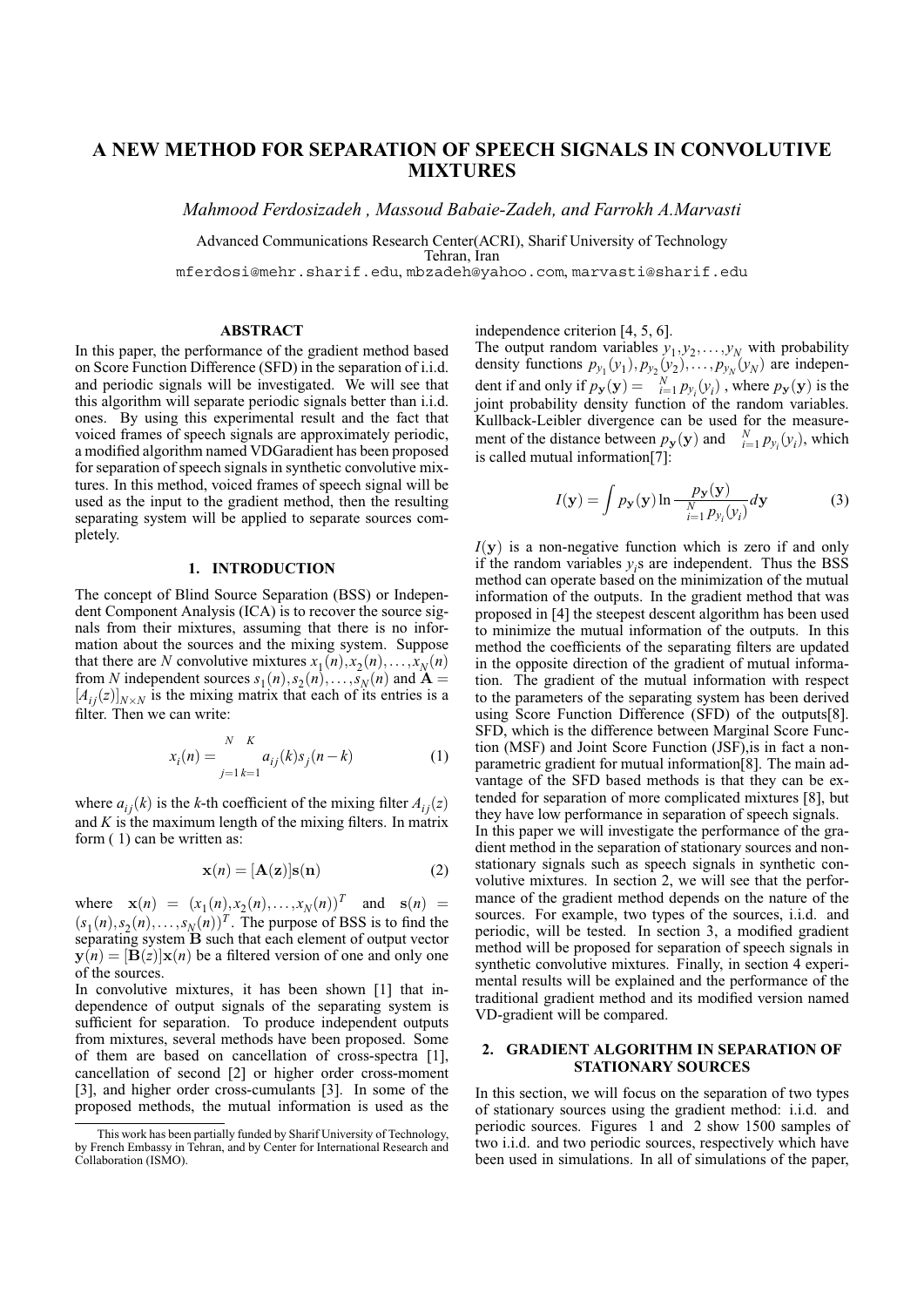

Figure 1: 1500 sample from two i.i.d. sources



Figure 2: 1500 sample from two periodic sources, a sinuous and a sawtooth with periods  $T_1$  and  $T_2$ 

the mixing matrix is assumed to be:

$$
A(z) = \begin{pmatrix} 1+0.2z^{-1}+0.1z^{-1} & 0.5+0.3z^{-1}+0.1z^{-1} \\ 0.5+0.3z^{-1}+0.1z^{-1} & 1+0.2z^{-1}+0.1z^{-1} \end{pmatrix}
$$

and the learning rate is  $\mu = 0.01$ . To measure the separation performance, SNR of each output and the average SNR have been defined as:

$$
SNR_1 = 10 \log \frac{E\{ [C_{11}(z)]s_1(n) + [C_{12}(z)]s_2(n) \}^2}{E\{ [C_{12}(z)]s_2(n) \}^2}
$$
  
\n
$$
SNR_2 = 10 \log \frac{E\{ [C_{21}(z)]s_1(n) + [C_{22}(z)]s_2(n) \}^2}{E\{ [C_{12}(z)]s_2(n) \}^2}
$$
 (5)  
\n
$$
SNR_1 + SNR_2
$$

$$
SNR = \frac{SNR_1 + SNR_2}{2} \tag{6}
$$

where  $\mathbf{C}(\omega) = \mathbf{A}(\omega)\mathbf{B}(\omega)$  is the overall frequency response matrix of the mixing-separating system. Note that in these equations the term  $[C_{ij}(z)]s_j$  shows the effect of the source *j* on the output *i*.

As shown in Figure 3, in separation of periodic sources, when the ratio of the main frequencies of the sources is an integer, gradient method will diverge (which was expected, because in this case the sources are not independent). Also



Figure 3: A comparison between the SNR of the gradient method in separation of two sources with 4 different cases of inputs: two i.i.d. sources, a periodic source and an i.i.d. one, two periodic sources with integer or non-integer ratio of the main frequencies  $f_1$  and  $f_2$ 

the gradient method in separation of two periodic sources with non-integer ratio of the main frequencies works better than that of two i.i.d. sources. In the next section we will use these results to propose a modified version of the gradient method for separation of speech signals.

# **3. VDGRADIENT ALGORITHM**

The voiced frames of a speech signal are approximately periodic. From this fact and the results of the previous section we can say that if we choose a few number of samples from voiced frames of the mixture signals, then we hope that the gradient algorithm can use the information of these mixture samples to calculate the separating filters. Then we can use these filters to separate the sources completely.

(4) which both sources are voiced are detected using the infor-Figure 4 shows a block diagram for this algorithm. In the Voiced detection(VD) block of this figure the instants in mation of the mixtures. Then these parts of the mixtures are buffered as the input to the gradient algorithm. After convergence of the gradient method, the resulting filter coefficients are copied and applied to the whole of mixture samples to separate the sources completely.

Choosing the voiced parts of the sources we get other benefits because the power of the sources in voiced frames is greater than that of unvoiced frames, and hence:

- We can hope that the effect of the sources in the mixture signals are not too different.
- Detection of these frames in the mixture signals is easy (it will be discussed in the next section).
- Low power noises can not make the voiced detection false alarm in the VD block.

# **3.1 VD block**

The duty of the VD block is to detect the voiced-voiced situation of the sources from their mixtures. Note that the problem is different from the traditional voiced detection problem in speech signals. In this case the source signals are not available but we have two convolutive mixtures. To design this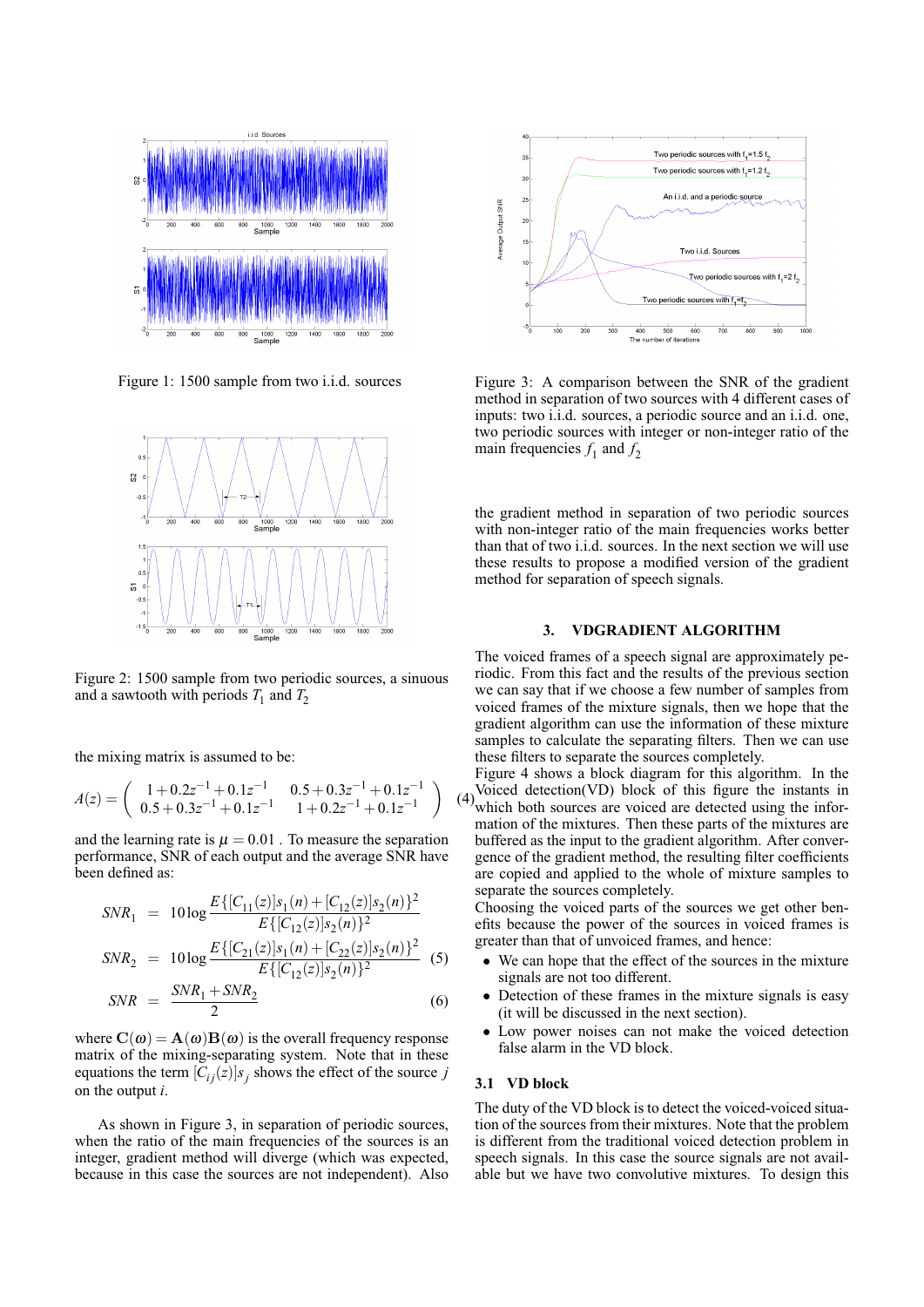

Figure 4: VD-Gradient

block, we can use the fact that in the frequency domain the energy of the periodic signals are concentrated about some frequencies. Thus we can detect voiced frames of the source signals from the peaks in the spectral density of the mixtures. As shown in Figure 5, the process of the proposed voiced frame detection is as follow:

- A predefined number of samples from mixtures are buffered.
- A threshold equal to a fixed ratio of the buffered mixture power is set.
- The Power Spectrum Density (PSD) of the mixtures is calculated.
- Frequency components of the mixture PSD where their power is less than the threshold are ignored.
- The power of the remaining PSD is calculated.
- If the average of the calculated power of the mixtures  $(\theta)$ is greater than a decision threshold, the buffered frames are detected as voiced frames.

In fact when the sources are unvoiced then the mixture signals have approximately flat distribution in the frequency domain. Thus if we choose a threshold several times greater than the power of the buffered samples then the major part of the energy of the mixtures will be removed. But when the sources are voiced then the major part of the energy is concentrated in the harmonic frequencies, thus thresholding can not remove the energy of these harmonics.



### Figure 5: VD-block

Figure 6 shows the value of the parameter  $\theta$  for different cases of the source signals. For each case, four window (indexed from 1 to 4) from different parts of the mixtures are selected and the horizontal axis shows the index of these windows. As we can see in the case where both sources are voiced, the value of the parameter  $\theta$  is the greatest. But when one of the sources is voiced and another unvoiced, the VDblock may have a false alarm. This is due to the energy of un-



Figure 6: The value of the parameter  $\theta$  for different cases of the buffered mixture samples. The threshold is chosen 20 times greater than the average power of the buffered samples

voiced frames, which is very low and the major power of the mixtures is from the voiced source. To overcome this problem, we need an algorithm to address the following question: Have both sources nearly the same power contribution in the buffered mixtures? This question has been answered in [9]. In that paper a parameter  $(\omega)$  has been introduced as fol $low$ 

$$
(\boldsymbol{\omega}) = \frac{|S_{x_1 x_2}(\boldsymbol{\omega})|^2}{S_{x_1 x_1}(\boldsymbol{\omega}).S_{x_2 x_2}(\boldsymbol{\omega})}
$$
(7)

where  $S_{x_1x_1}(\omega)$  and  $S_{x_2x_2}(\omega)$  are the spectral densities of the mixtures  $x_1$  and  $x_2$  and  $S_{x_1x_2}(\omega)$  is their cross spectral density. In [9] it has been shown that the parameter  $(\omega)$  is near 1 if one of the sources is in the silent or low power mode. Thus we define a new parameter named  $\zeta$  as follow:

$$
\zeta = \underset{\omega \le \omega_0}{1 - (\omega)} \tag{8}
$$

 $\omega_0$  is a frequency band that contains most of the power of the voiced frames. Figure 7 shows the value of the parameter ζ for two cases of the sources, voiced-voiced and voicedunvoiced. We see that in the case of voiced-voiced, the value of this parameter is much higher than the other cases. From Figures 6 and 7 it can be seen that  $\theta > \theta_T$  and  $\zeta > \zeta_T$  is a good criterion for the VD decision where the threshold levels  $\ddot{\theta} > \theta_T$  and  $\zeta > \zeta_T$  are chosen appropriately.

#### **4. SIMULATION RESULTS**

To show the performance of the proposed method we have selected 1500 samples (the sampling frequency is 16KHz) from different parts of the mixture signals and then the gradient algorithm was applied to this buffered samples. Three different cases were examined:

- Case 1: A section of the mixture signals in which the both sources are voiced.
- Case 2: A section of the mixture signals in which the both sources are unvoiced.
- Case 3: A section of the mixture signals that was chosen randomly.

Note that in case 1 the appropriate samples were selected automatically (by VD block), while in the other cases they were